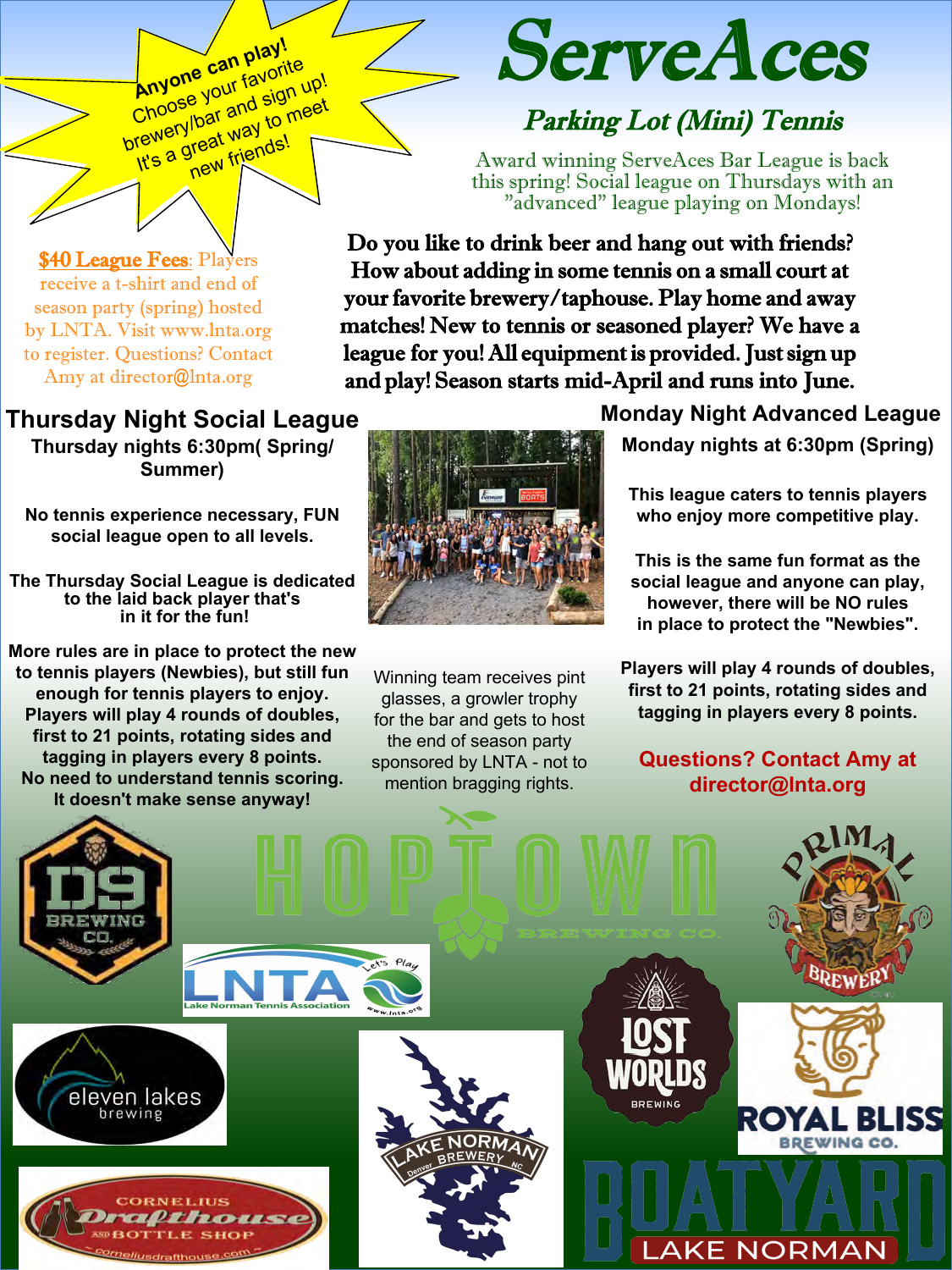# **What is Mini-Tennis?**

*FOAM balls…perfect for when your partner bonks you in the head (or hits your car)*







**Youth-sized tennis rackets to fit the smaller court**

**Small pop-up nets that are easily erected in the parking lot and ready for play in a matter of minutes**



**Format:** Matches consist of 4 rounds of doubles; first to 21 points. Matches can be played with as few as 2 to as many as you want (tagging in players). Matches will be played at "home" and "away" locations. **Teams:** All teams are co-ed. Our Social League teams can consist of tennis and non-tennis players. The Advanced League teams are geared toward existing USTA players, although anyone can play (no "newbie" rules in place) 15 player rosters are a good size. That way it's a guaranteed party every time you play! **Days of Play:** Social League plays on Thursdays and Advanced League plays on Mondays at 6:30PM. Tentative start date is............well, tentative. *Questions:* Contact Amy Brandon at director@lnta.org